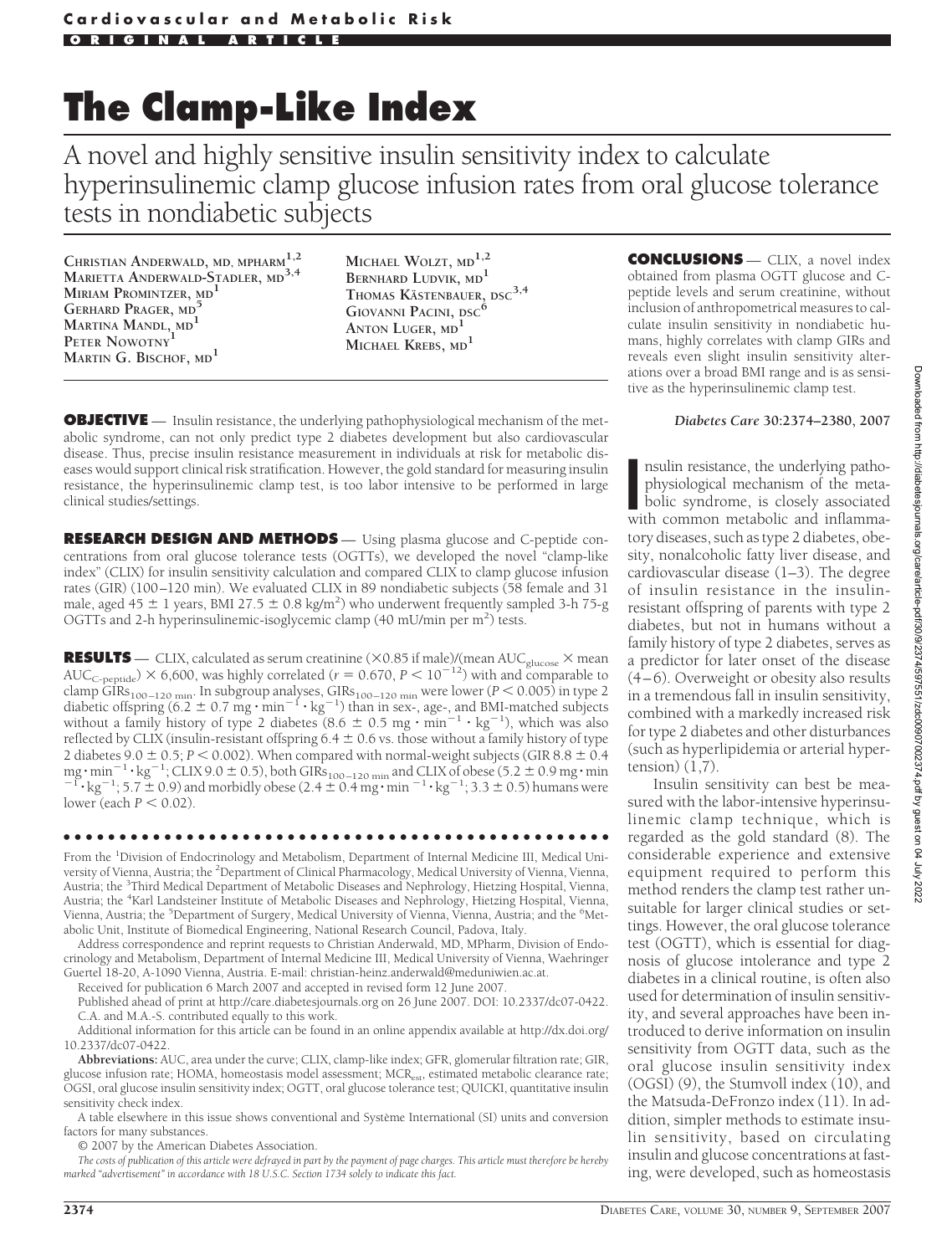model assessment (HOMA) (12) or quantitative insulin sensitivity check index (QUICKI) (13), although with several limitations (14,15). Especially, the rather low sensitivity and specificity of these indexes to detect insulin resistance in nondiabetic individuals hinders routine clinical use.

All of the above methods have been validated against the glucose clamp; usually, an acceptable correlation was found. However, most of those indexes yield absolute values different from typical clamp test glucose infusion rates (GIRs) when given in milligrams glucose uptake per minute per kilogram body weight, as originally described by DeFronzo et al. (8). Thus, it would be desirable for research scientists who are experienced in the clamp technique that an index obtained from circulating hormone and metabolite concentrations during a standardized OGTT would give values in the range of GIRs to better classify the insulin sensitivity degree of a study population or even single individuals.

Therefore, we exploited a novel insulin sensitivity index, the clamp-like index (CLIX). CLIX is obtained from OGTT plasma data without inclusion of anthropometrical measures in nondiabetic subjects whose results sensitively indicate insulin resistance and yield values comparable and correlated closely with clamp GIRs.

# **RESEARCH DESIGN AND**

**METHODS** — All participants (supplemental Table A1 [available in an online appendix at http://dx.doi.org/10.2337/ dc07-0422]) were recruited by means of local advertising and were of Caucasian origin. Subjects had been instructed to refrain from excessive physical exercise and to ingest an isocaloric carbohydrate-rich diet 3 days before baseline examination (study day 1) and the clamp test (study day 2). All participants gave informed consent to the protocol, which was approved by the institutional ethics board.

# Study day 1

After an overnight fast for at least 12 h, participants underwent a complete medical history and precise clinical examination. Thereafter, a 75-g OGTT was performed for 3 h with frequent blood sampling (0, 10, 20, 30, 40, 60, 90, 120, 150, and 180 min) for instant determination of plasma glucose and subsequent analysis of plasma hormones (16). None of the participants had diabetes. Of the

participants, 15% had impaired fasting plasma glucose, 12% showed glucose intolerance in the OGTT, and 19% displayed at least one of both criteria (impared glucose metabolism) (17).

## Study day 2

After another overnight fast for at least 12 h, two catheters (Vasofix; Braun, Melsungen, Germany) were inserted into one antecubital vein of the left and right arm for blood sampling and infusions, respectively. The isoglycemic clamp glucose target was determined from the mean value of three fasting plasma glucose measurements. However, in case of a value  $<80$ mg/dl, the clamp target was set to 80 mg/ dl, and in case of a value  $>$ 100 mg/dl, the clamp goal was 100 mg/dl. Hyperinsulinemic-isoglycemic clamps were performed for 120 min with primed continuous insulin infusion (40 mU/min per m<sup>2</sup> body surface) (Actrapid; Novo-Nordisk, Bagsvaerd, Denmark) (8,18,19) that increased plasma insulin concentrations in all participants to 74  $\pm$  2  $\mu$ U/ml at 120 min. Plasma insulin concentrations were comparable among all studied subgroups (see below) within the last 60 min of the clamp test (data not shown). During the final 20-min clamp period, plasma glucose, measured every 5 min, remained stable in all participants (100 min,  $88 \pm 1$ ) mg/dl; 120 min,  $88 \pm 1$  mg/dl) and were not different among any of subgroups 1–3 (see below) (data not shown).

## Plasma metabolites and hormones

Plasma glucose concentrations were measured using the glucose oxidase method (Glucose Analyzer II; Beckman, Fullerton, CA). Plasma insulin and C-peptide concentrations were analyzed by commercially available radioimmunoassays from Linco Research (St. Charles, MO). Inter- and intra-assay coefficients of variation of both assays were 5 and 8%, respectively. Serum creatinine concentrations were measured by routine lab methods (http://www.kimcl.at/) (18).

## Calculations

Whole-body insulin sensitivity was calculated as the mean glucose infusion rate (milligrams glucose per minute per kilogram body weight) during the final 20 min of the clamp test ( $\text{GIR}_{100-120\ \text{min}}$ ) (8,18,19). Indexes of insulin sensitivity from the OGTT (OGIS at 120–180 min) (9), the Stumvoll Index (10), and the Matsuda-DeFronzo Index (11) and from fasting glucose/insulin concentrations

(HOMA [12] and QUICKI [13]) were determined, as described. Concentration area under the curves (AUCs) were calculated with the trapezoidal rule. Glomerular filtration rate (GFR) was calculated using the Modification of Diet in Renal Disease formula (20).

# **CLIX**

We performed a sensitivity analysis of glucose and hormone data from the OGTT and  $\text{GIR}_{100-120\;\text{min}}$  during the hyperinsulinemic clamp test. We found that the AUCs of glucose, insulin, and Cpeptide were related in an inverse manner to clamp  $GIR_{100-120 \text{ min}}$  better than single OGTT measurements (supplemental Table A2). In particular, the correlation of C-peptide AUC to GIR<sub>100-120</sub> min was superior to that of insulin (supplemental Table A2). The correlation became greater when using the inverse product of Cpeptide AUC and glucose AUC ( $r = 0.676$ ,  $P < 10^{-12}$ ). In addition, the relation between GIR<sub>100–120</sub> <sub>min</sub> and (AUC<sub>glucose</sub>  $\times$  AUC<sub>C-peptide</sub>) was directly associated (*r* =  $0.314, P< 0.003$ ) with serum creatinine concentrations adjusted to sex  $(-15\%$  in males) and leads to an improvement in correlation ( $r = 0.726$ ,  $P < 10^{-16}$ ). Thus, after checking a series of competing "models" by searching for that with the closest correlation with the clamp GIRs and the lowest percent deviation (D%), we defined the necessary OGTT time points for glucose and C-peptide measurements. Thereby, we ultimately defined the insulin sensitivity index as: CLIX  $SC \times f/(mAUC_{glucose} \times mAUC_{C\text{-peptide}}) \times$ *F*, where SC is baseline serum creatinine concentration (in milligrams per deciliter), mAUCglucose is the AUC of plasma glucose during OGTT from 0 min to the end of the time span (in milligrams per deciliter per minute) divided by the total amount of time, and mAUC<sub>C-peptide</sub> is the same for plasma C-peptide. The constant *f* is 0.85 for males and 1.0 for females. The correction factor *F* converts CLIX to clamp GIRs and is found to follow the following relationship: *F*  $6.5 \times \text{mAUC}_{\text{C-peptide}} \times \text{mAUC}_{\text{glucose}} +$ 1,160. The value of *F* depends on the OGTT sampling schedule. When glucose and C-peptide were measured until 180 min,  $F$  was  $\sim$  5,900; if the test ended at 120 min,  $F$  was  $\sim$  6,600 for frequent sampling, and  $F$  was  $\sim$  4,500 for the simplest OGIS sampling at 0, 90, and 120 min (9).

The various individual CLIX indexes, which arose from the different sampling schedules, were divided by the relative mean CLIX value calculated in the whole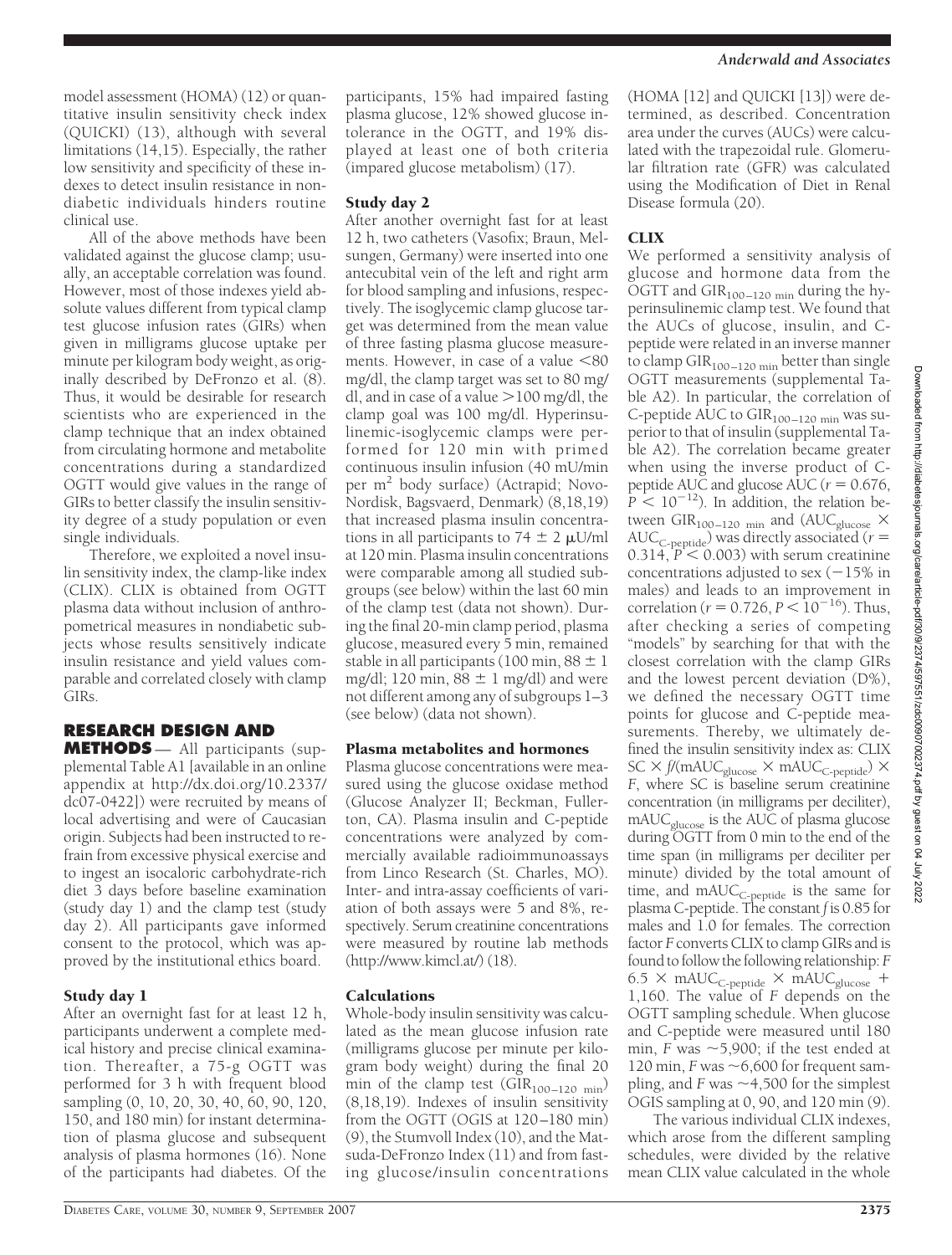population. These ratios were related to the single ratios of individual GIRs $_{100-120 \text{ min}}$  to the mean  $GIRs_{100-120 \text{ min}}$ . This allowed the estimation of D% as an index of the goodness of the agreement of the various CLIX indexes with the clamp. D% was also calculated for HOMA and QUICKI.

When calculating CLIX with mAUCs of glucose and C-peptide obtained at four different intervals [*1*) 0, 10, 20, 30, 40, 60, 90, 120, 150, and 180 min; *2*) 0, 10, 20, 30, 40, 60, 90, and 120 min; *3*) 0, 30, 60, 90, and 120 min; and *4*) 0, 90, and 120 min], D% was 34.4, 35.1, 35.2, and 37.4%, respectively. D% of  $\mathrm{OGIS}_{120 \text{ min}}$ , OGIS<sub>180 min</sub>, estimated metabolic clearance rate (MCR<sub>est</sub>), Matsuda-DeFronzo Index, HOMA, and QUICKI were 53.2, 53.1, 40.5, 41.8, 53.1, and 58.4%, respectively. Because D% was only 0.8% higher when using 5 instead of 10 measurement points, we chose CLIX with the schedule 0, 30, 60, 90, and 120 min as the most acceptable model. Of note, we also used this method to calculate D% of GIRs in two separate clamps in 32 identical subjects (21), resulting in D% of 23.4%. When calculating CLIX with the mAUC (taken from 0 to 180 min and 0, 30, 60, 90, and 120 min) of OGTT plasma insulin instead of that of C-peptide ("CLIXinsulin," correction factor *F* would be 32,000), we found a less tight correlation between CLIX<sub>insulin</sub> and GIR<sub>100–120</sub> <sub>min</sub> ( $r = 0.57$ ,  $P < 10^{-8}$ ), with D% of 39 and 41%, respectively.

# Validation of CLIX

To validate CLIX in a separate dataset from the one in which CLIX was derived, 13 nondiabetic subjects (8 female and 5 male subjects aged 46  $\pm$  4 years [range 23–62], BMI 30  $\pm$  3 kg/m<sup>2</sup>) underwent a frequently sampled OGTT, following a 40 mU/min per  $m<sup>2</sup>$  hyperinsulinemic clamp test (as stated above).

# Multiple regression analyses

Multiple linear regression analysis, based on data of all participants using  $\text{GIR}_{100-}$ 120 min as a dependent variable, was applied (supplemental Table A3). Variables correlating with  $GIR<sub>100–120 min</sub>$  on a level of  $P < 0.05$  were considered for the first model (one covariate per 10 participants) to find possible predictors for  $GIR<sub>100–120 min</sub>$ . In a second model, we included those indexes for assessment of insulin sensitivity that did not directly depend on BMI (because BMI was already included with CLIX, HOMA,  $\mathrm{OGIS}_{120 \text{ min}}$ , and the Matsuda-DeFronzo Index) to find out which were suitable predictors of  $GIR<sub>100–120 min</sub>$ . As HOMA and QUICKI and also  $OGIS<sub>120 min</sub>$  and OGIS<sub>180 min</sub> were based on similar calculation methods, only HOMA and OGIS<sub>120 min</sub> were used for the model to avoid collinearity among covariates. The final models were verified by backward stepwise linear multiple regression analysis.

# **Subgroups**

For evaluation of CLIX, we devided the study participants into three subgroups for possible major anthropometrical characteristics (supplemental Table A1) according to the presence or absence of a family history of type 2 diabetes (subgroup 1); BMI with normal-weight (defined as BMI  $\langle 25 \text{ kg/m}^2 \rangle$  [participants' range 18.8–25.0]), overweight (BMI 25–30 kg/m<sup>2</sup> [25.1–29.7]), obese (BMI 30–40 kg/m<sup>2</sup> [30.8–37.0]), and morbidly obese (BMI  $>40$  kg/m<sup>2</sup> [40.1– 60.7]) subjects (subgroup 2); and sex (subgroup 3). Moreover, we analyzed data from all participants divided into GFR quintiles and data from participants with impaired glucose metabolism in comparison to those with normal fasting glucose concentrations and normal glucose tolerance (17).

# **Statistics**

Comparisons between two or more groups was performed by the two-tailed Student's *t* test or ANOVA following Bonferroni post hoc test. All data are given as means  $\pm$  SE, and Pearson's product moment correlation was used to calculate linear relationships between variables. The normal range was defined between the 5th and 95th percentile (22). Differences were considered statistically significant at  $P < 0.05$ . All statistical analyses were performed using SPSS (version 13 for Windows; SPSS, Chicago, IL) and/or STATISTICA (StatSoft, Tulsa, OK).

# **RESULTS**

# Baseline data

Anthropometrical data, serum creatinine concentrations (range 0.54–1.13 mg/dl), and GFR of the study participants and subgroups are presented in supplemental Table 1. The age of all participants ranged between 24 and 61 years. Non–insulinresistant and insulin-resistant offspring (subgroup 1) were matched for sex, age, and BMI; normal-weight, overweight, obese, and morbidly obese subjects (subgroup 2) were matched for sex and age;

and female and male subjects (subgroup 3) were matched for age and BMI. Female and male subjects had a comparable GFR, whereas serum creatinine concentrations were higher by 25% ( $P < 10^{-19}$ ) in male subjects.

# OGTT

In subgroup 1 (supplemental Fig. A1*A– C*), insulin-resistant offspring showed higher post–glucose load plasma concentrations of glucose (30–150 min, each *P* 0.02), insulin (60–150 min, each *P* 0.03), and C-peptide (60–180 min, each  $P < 0.04$ ) than non–insulin resistant subjects. During the OGTT in subgroup 2 (supplemental Fig. A1*D–F*), morbidly obese participants showed markedly higher (each  $P < 0.01$ ) plasma glucose (0–120 min), insulin (0–180 min), and C-peptide (0–180 min) levels than normal-weight subjects. Overweight and obese subjects displayed higher plasma glucose, insulin, and C-peptide concentrations than normal-weight subjects at most OGTT time points (each  $P < 0.05$ ) (supplemental Fig. A1*D-F*). Within the first 2 h of the OGTT, morbidly obese participants had increased (each *P* 0.05) plasma glucose, insulin, and Cpeptide levels than overweight subjects. Whereas plasma glucose during OGTT was not different between morbidly obese and obese subjects, the morbidly obese subjects showed higher plasma insulin (0–90 min) and C-peptide (0–120 min) concentrations (each  $P < 0.05$  vs. obese). Glucose, insulin, and C-peptide AUCs during the OGTT were comparable between female and male subjects (data not shown).

# Clamp GIRs and CLIX

Clamp GIRs<sub>100–120</sub> <sub>min</sub> correlated with CLIX in all participants ( $r = 0.670$ ,  $P \le$  $10^{-12}$ ) and in normal-weight ( $r = 0.665$ ,  $P < 10^{-5}$ ), overweight (*r* = 0.383, *P* < 0.05), obese ( $r = 0.469$ ,  $P < 0.05$ ), and morbidly obese  $(r = 0.858, P < 0.005)$ subjects (supplemental Fig. 2*A*). There were no significant differences between clamp  $GIRs<sub>100–120 min</sub>$  and CLIX values in all participants or any of the subgroups (supplemental Fig. A2*B—E*). In subgroup 1 (supplemental Fig. A2*C*), clamp GIRs and CLIX were lower in insulin-resistant offspring by 27.6 and 28.5%, respectively, when compared with subjects without a family history of diabetes (each  $P < 0.005$ ). However, by using CLIX<sub>insulin</sub>, no differences were observed between subjects without a family history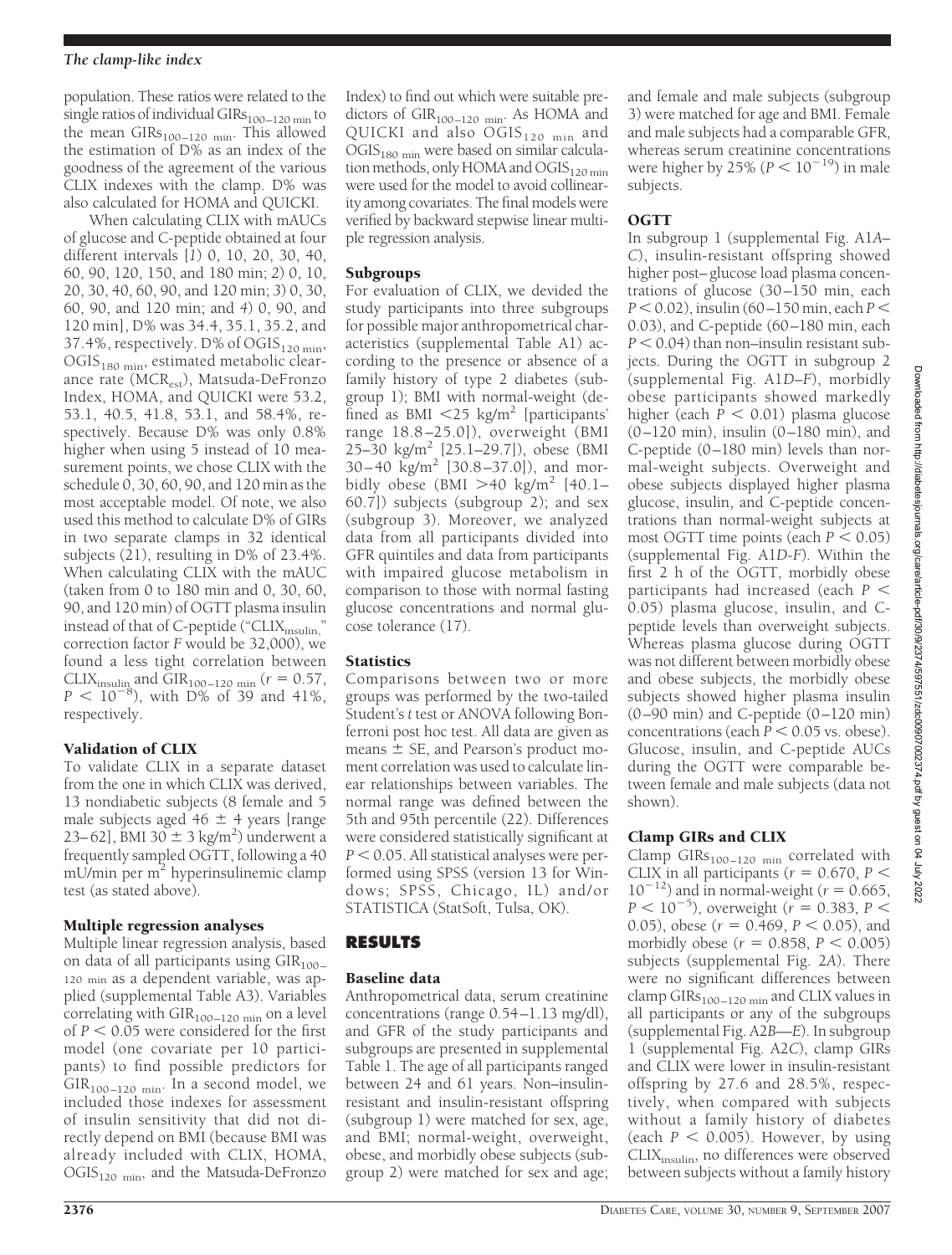of diabetes (7.8  $\pm$  0.5) and insulinresistant offspring  $(7.5 \pm 1.8, P = 0.83)$ .

In subgroup 2 (supplemental Fig. A2*D*), overweight subjects tended to show both reduced  $\text{GIRs}_{100-120\text{ min}}$  $(-18\%, P = 0.15)$  and CLIX  $(-19\%, P =$ 0.13), when compared with normalweight participants.  $GIRs_{100-120 \text{ min}}$  and CLIX were lower by 42 and 36%, respectively, in obese (each  $P < 0.02$ ) subjects and were decreased by 73 and 63% in morbidly obese (each  $\dot{P}$  < 0.00005) subjects when compared with normal-weight subjects. In comparison to overweight subjects, morbidly obese subjects also showed lower GIRs<sub>100–120</sub> <sub>min</sub>  $(-68%)$ and CLIX (–54%, each *P* < 0.02). In subgroup 3 (supplemental Fig. A2*E*), female subjects did not differ from male subjects regarding GIRs or CLIX. To examine possible effects of renal function on GIRs or CLIX, we divided all participants into GFR quintiles (supplemental Fig. A2*F*). Clamp  $GIRs_{100-120 \text{ min}}$  and CLIX values were not different among any of the GFR quintiles.

In nondiabetic subjects with impaired glucose metabolism (impaired fasting glucose and/or glucose intolerance,  $n = 17$ ) (17), CLIX (5.0  $\pm$  0.8) was similar to GIRs<sub>100–120</sub> <sub>min</sub> (5.5  $\pm$  0.8 mg·  $min^{-1} \cdot kg^{-1}$ ) and closely correlated with GIRs  $(r = 0.762, P < 0.004)$ . CLIX and GIRs in the participants with impaired glucose metabolism were lower (each *P* 0.01) than those in the remaining 72 normal glucose-tolerant subjects with normal fasting glucose concentrations (CLIX, 8.1  $\pm$  0.4; GIRs<sub>100–120</sub> <sub>min</sub>, 7.8  $\pm$  0.4 mg  $\cdot$  min<sup>-1</sup>  $\cdot$  kg<sup>-1</sup>).

## Validation of CLIX

In another group of 13 humans, whose data were not used for its derivation, CLIX  $(5.1 \pm 0.6)$  was comparable to their clamp GIRs (5.0  $\pm$  0.7 mg  $\cdot$  min<sup>-1</sup>  $\cdot$  $\text{kg}^{-1}$ ). At a close correlation between CLIX and clamp GIRs  $(r = 0.850, P <$ 0.0003), D% was 28.5% in this dataset.

## Other indexes

Using indexes such as  $\mathrm{OGIS}_{120-180\,\,\mathrm{min}},$ the Matsuda-DeFronzo Index, HOMA, or QUICKI, a difference in insulin sensitivity between subjects without family history of diabetes and insulin-resistant offspring (subgroup 1) was not found, whereas Stumvoll's Index was 16% lower in insu- $\text{lin-resistant offspring}$  ( $P < 0.02$ ) (supplemental Table A1). Using OGIS<sub>120-180</sub> min in subgroup 2, overweight, obese, and morbidly obese humans had lower values

than normal-weight subjects  $(P < 0.001)$ . In addition, morbidly obese showed a lower value in  $OGIS_{120 \text{ min}}$ , but not in  $\mathrm{OGIS}_{180\,\mathrm{min}}$ , than overweight participants  $(P < 0.02)$ . Applying MCR<sub>est</sub> from Stumvoll's Index, the four weight classes were all different from each other (each *P* 10<sup>-6</sup>), and, strikingly, 50% of the MCR<sub>est</sub> of the morbidly obese subjects were  $\leq 0$ . Overweight and morbidly obese, but not obese, showed a lower Matsuda-DeFronzo Index than normal-weight subjects (each  $P < 0.02$ ). HOMA values were only different  $(P < 0.03)$  between morbidly obese and normal-weight humans. When compared with normal-weight subjects, QUICKI was lower in overweight and morbidly obese  $(P < 0.03)$ subjects, and in the latter QUICKI was also lower in comparison to overweight and obese humans ( $P < 0.05$ ).

## Insulin resistance threshold

For definition of normal range of insulin sensitivity, we calculated the 5th and 95th percentiles (22) in all lean (BMI 25 kg/ m<sup>2</sup>) participants without a family history of type 2 diabetes  $(n = 30)$ . Therewith, insulin resistance could be defined to be present when  $\text{GIR}_{100-120}$  min and  $\text{CLIX}$ were  $\leq 5.0$  and 4.4 mg  $\cdot$  min<sup>-1</sup>  $\cdot$  kg<sup>-1</sup>, respectively. When applying these thresholds for subgroup 1, we found 46 and 33% of the insulin-resistant offspring to be insulin resistant when using  $\overline{GIR}_{100-120 \text{ min}}$  and CLIX, respectively.

## Multiple linear regression analysis

**Predictors of GIR<sub>100-120</sub> min. Waist cir**cumference, systolic blood pressure, A1C, HDL cholesterol, plasma glucose, insulin and C-peptide at fasting, and CLIX correlated with  $GIR<sub>100–120 min</sub>$  and therefore were included in model 1. The stepwise backward regression performed with the remaining variables revealed that CLIX and waist circumference were predictors of GIR<sub>100–120</sub> <sub>min</sub> (model 1;  $r^2 =$ 0.44) (supplemental Table A3). After removal of the predictor waist circumference, the estimate of CLIX remained almost the same as in the first model, suggesting that CLIX is an independent predictor of  $\text{GIR}_{100-120}$  min.

**Comparison of different models for calculating insulin sensitivity.** Only those indexes in which calculation did not directly depend on BMI were included in this model: CLIX,  $OGS<sub>120 min</sub>$ , HOMA, and the Matsuda-DeFronzo Index. After stepwise backward multiple regression analysis, only CLIX remained in model 2

#### *Anderwald and Associates*

 $(r^2 = 0.44)$  (supplemental Table A3). After removal of the other variables, the estimates of CLIX remained almost the same as model 1, suggesting that CLIX is an independent predictor of  $GIR<sub>100–120 min</sub>$ .

**CONCLUSIONS** — In the present study, we describe the development and application of the novel CLIX, obtained from serum creatinine and five glucose and C-peptide measurements of a frequently sampled OGTT, for calculation of insulin-mediated whole-body glucose utilization. CLIX does not contain any anthropometrical measurement in its formula and is as sensitive as the gold standard, the euglycemic-hyperinsulinemic clamp test, for detecting insulin insensitivity in nondiabetic individuals in several insulin-resistant states (i.e., family history of type 2 diabetes or obesity). In addition, CLIX was not different from GIRs when adjusted for GFR quintiles. For validation, we compared CLIX with clamp GIRs in another group of subjects whose data were not used for its derivation and found similar results regarding the tight correlation with and relatively low D% from clamp GIRs.

Insulin resistance is present in virtually all type 2 diabetic patients (18) and is the underlying pathophysiological mechanism of the metabolic syndrome that also occurs in nondiabetic humans (2,3). Furthermore, insulin resistance is regarded as a disease entity with an inherent predictive value for cardiovascular disease (2). To better estimate not only the risk for metabolic diseases including type 2 diabetes but also cardiovascular disease, it appears necessary to establish a sensitive measure of insulin (in)sensitivity in the entire population by using everyday routine methods with more frequent blood sampling. Therefore, we developed CLIX from data obtained by frequently sampled OGTTs. We could show that the minimum requirement for an acceptable insulin sensitivity estimation would be five samplings of plasma glucose and Cpeptide. Thus, the deviation of CLIX from clamp results in this dataset was only 11.8% higher than the variability between two labor-intensive clamps (21).

For the diagnosis of glucose (in) tolerance and/or diabetes, fasting plasma glucose and  $\text{OGTT}_{120 \text{ min}}$  measurements are required in nonpregnant women, whereas for examination of glucose metabolism in pregnancy and exclusion of gestational diabetes, the OGTT $_{60 \text{ min}}$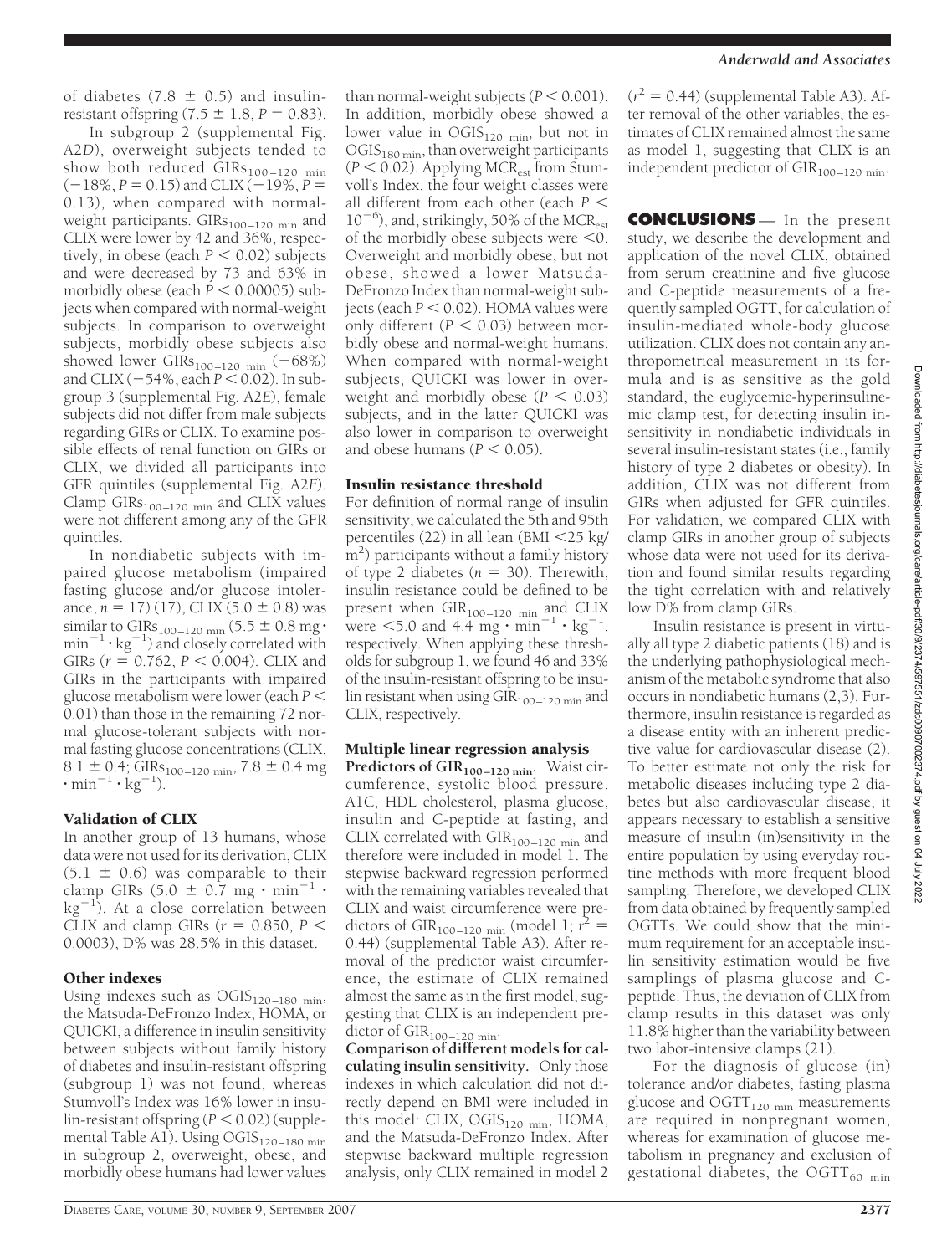## *The clamp-like index*

plasma glucose is also measured. For calculation of CLIX, two or three more blood samplings are needed, with far more information not only on glucose (in) tolerance but also on individual wholebody insulin sensitivity, which closely relates to clamp GIRs and could even be electronically computed by routine lab analyzers (because no anthropometrical data are to be input).

The insulin sensitivity reduction by 28% in type 2 diabetic offspring (supplemental Fig. A2*C*), as evident in the euglycemic-hyperinsulinemic clamp, was also detectable by CLIX application at the same degree, whereas most of the other frequently applied estimates (supplemental Table A1) failed. Only  $MCR_{est}$  was able to reveal a 16% difference between subjects without a family history of diabetes and insulin-resistant offspring. However, the Stumvoll Index is based on BMI and not only plasma metabolites and hormones. Young, healthy, insulin-resistant, type 2 diabetic offspring showed impaired endothelial function, indicating a premature start of vascular disease (23). Moreover, the degree of insulin resistance in insulin-resistant offspring was shown to predict later type 2 diabetes development (6).

Of note, 30–40% of our type 2 diabetic offspring were in the  $\leq 5\%$  percentile of insulin sensitivity in lean subjects without a family history of type 2 diabetes; thus, they were considered to be insulin resistant. As the lifetime risk of offspring of one type 2 diabetic parent to develop type 2 diabetes is  $\sim$ 40% (5,24), the insulin-resistant offspring in our study have now been recommended to more frequently undergo clinical examinations to immediately diagnose and treat type 2 diabetes for best avoidance of late complications.

We also studied insulin resistance in overweight and obesity and again found a very close correlation between clamp glucose infusion rates and CLIX. Insulindependent whole-body glucose utilization continuously fell between normal-weight and morbid obesity, which is also completely paralleled by CLIX (supplemental Fig. A2*D*). Stumvoll's Index (MCR<sub>est</sub>) and OGIS, in part, reflected the weightdependent decrease in insulin sensitivity. However, OGIS was only  $\sim$  20% lower in morbidly obese subjects when compared with normal-weight subjects (supplemental Table A1). Because it estimates plasma glucose clearance (25), OGIS cannot display the enormous (by  $>60\%$ ) re-

duction of insulin-mediated glucose utilization in morbid obesity when compared with that in lean subjects (supplemental Fig. A2*D*), which is also revealed by CLIX use. Moreover, calculation of  $MCR_{est}$  of the morbidly obese humans yielded negative values in 50% because of the implementation of BMI into its formula. Thus, the ratio of  $\sim$ 1:10 (supplemental Table 1) in MCR<sub>est</sub> between morbidly obese and normal-weight subjects does not reflect that of GIRs during clamp ( $\sim$ 1:4). Using MCR<sub>est</sub>, overweight subjects were also markedly different from normal-weight participants, which was not seen by the euglycemichyperinsulinemic clamp or by CLIX. From these results, it becomes obvious that the inclusion of BMI into the formula to calculate GIRs underestimates insulin resistance in lean persons and overestimates insulin resistance in morbidly obese subjects.

We also found no sex-related differences in clamp glucose infusion rates, which again were well related to CLIX (supplemental Fig. A2*E*). Finally, we examined CLIX in nondiabetic participants with glucose intolerance and/or impaired fasting glucose concentrations and found CLIX to be similar to the clamp GIRs, showing that CLIX predicts GIRs in all nondiabetic individuals, regardless of the presence or absence of normal glucose tolerance and fasting glucose. In addition, we also validated CLIX in another group of subjects whose data were not used for its derivation. Thereby, a close correlation was also found, and the deviation from clamp GIRs (D%) was only 5% higher than the day-to-day variation between two clamp tests.

Our newly developed CLIX is based on OGTT calculations from plasma glucose and C-peptide concentrations, which is in contrast with other frequently applied indexes that depend on OGTT plasma glucose and insulin levels (26). Insulin and C-peptide are secreted on an equimolar basis from the pancreatic -cell but largely differ in kinetics: Cpeptide is predominately cleared by the kidney, whereas insulin largely undergoes hepatic extraction (27,28). The plasma half-life of C-peptide  $(\sim 34 \text{ min})$ in humans is much longer than that of insulin  $(\sim 4 \text{ min})$  (29,30). Because of -cell cosecretion, repetitive measurement of circulating C-peptide indirectly allows time course determination of circulating insulin but, due to longer halflife of C-peptide, in a less sensitive

manner than measurement of circulating insulin itself. C-peptide kinetics as an indirect measure of  $\beta$ -cell release are used for estimation of insulin secretion and hepatic insulin extraction (16).

Insulin's biological action on insulinsensitive tissues has a much longer halflife  $(\sim 30 - 40$  min) than that in blood because it acts in compartments other than blood without continuous degradation by the liver (31,32). Given the similar amount of biological half-life of insulin and circulating half-life of C-peptide, it appears conceivable that plasma Cpeptide levels are able to better reflect insulin's bioactivity in insulin-sensitive tissues, predominantly skeletal muscle. Thus, the reciprocal value of OGTT plasma AUCs of both glucose and Cpeptide appears to better relate to insulinmediated whole-body glucose uptake in nondiabetic humans.

In addition, we also calculated CLIX with plasma insulin instead of C-peptide and found a less tight correlation with GIRs and a higher deviation from clamp GIRs, without any difference between subjects without a family history of diabetes and insulin-resistant offspring. This finding also suggests that estimation of whole-body insulin-mediated glucose uptake from OGTT data becomes more sensitive when including circulating Cpeptide levels instead of insulin.

Another parameter in the CLIX formula is serum creatinine, which is not only a measure for kidney function but also is related to total body water and muscle mass (33) because it mostly derives from muscle. Since muscle mass is higher in male sex, men have higher plasma creatinine levels than women at similar renal function, as also found in our study group. Thus, sex-adjusted serum creatinine for calculation of CLIX rather serves as a measure for the amount of muscle mass, which is predominantly responsible for insulin-mediated glucose uptake (34).

However, there are some limitations in the use of CLIX because it was not evaluated in patients with diabetes, renal insufficiency, or severe hepatopathy. In liver cirrhosis, hepatic insulin extraction is reduced, resulting in higher circulating insulin levels both at fasting and under postabsorptive conditions (28). Thus, in those patients, circulating C-peptide, which is predominantly cleared by the kidney (27), would most likely not reflect insulin's prolonged bioactivity. Conversely, in patients with chronic kidney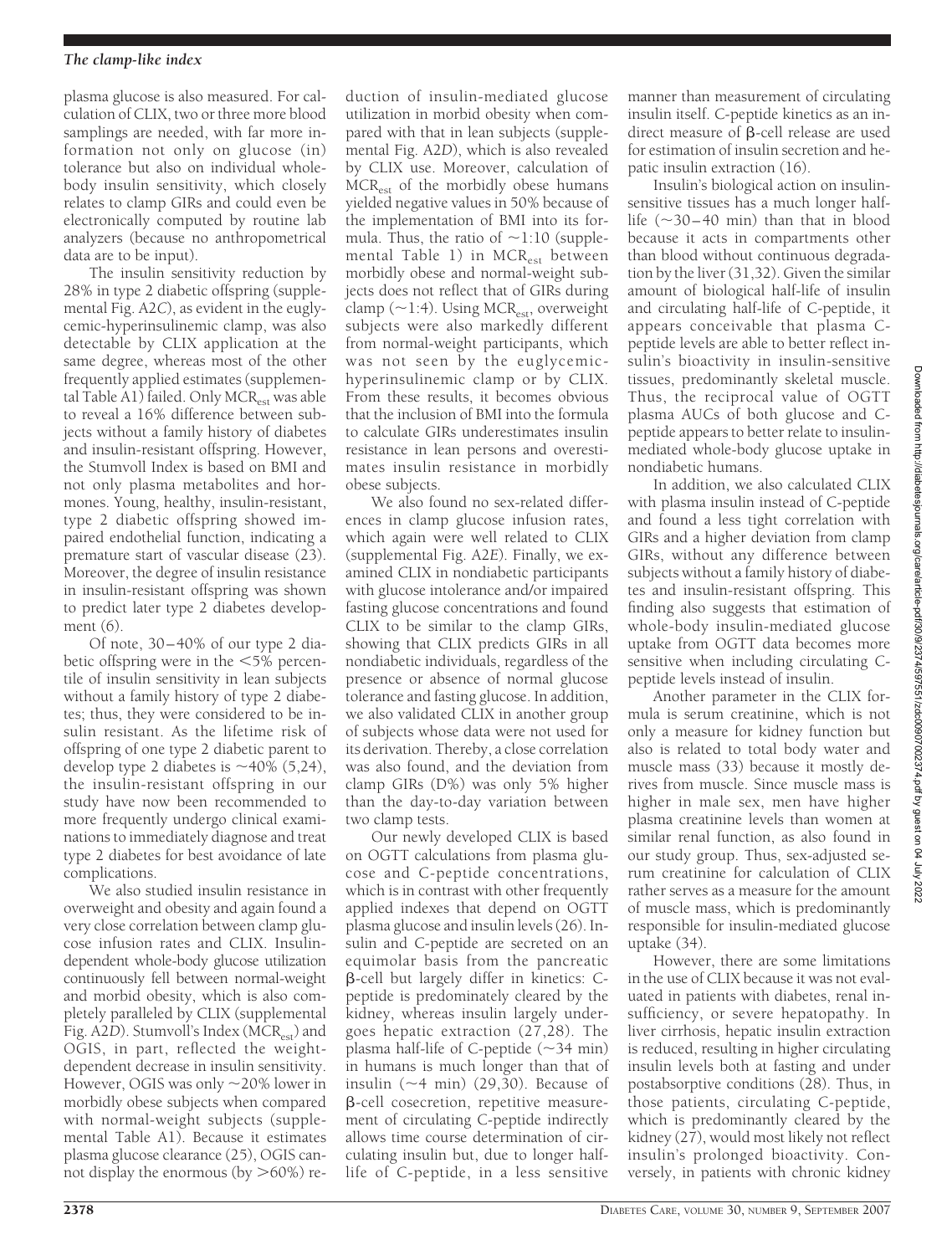failure, circulating concentrations of Cpeptide rise, due to reduced elimination (28). As CLIX calculation depends on circulating C-peptide concentrations, we tested whether renal function affects or biases CLIX calculation. We divided our study participants into quintiles according to their GFR and again found close relationships between CLIX and clamp GIRs at the broad GFR range between 56 and 134 ml/min per  $1.73 \text{ m}^2$ . Humans, especially in the first quintile with lowest GFR range  $(56-80 \text{ m/min per } 1.73 \text{ m}^2)$ , also displayed comparable CLIX in comparison to clamp GIRs (supplemental Fig. A2*F*).

In patients with severely impaired kidney function without hemodialysis, insulin sensitivity calculation by CLIX could yield spurious results. However, it could be expected that in chronic kidney dysfunction, increased serum creatinine, which is in the numerator of the CLIX formula, compensates for less cleared, and thus higher, circulating C-peptide concentrations (28), put in the CLIX formula's denominator. CLIX values of those patients could therefore also be well correlated with GIRs. However, further studies would also be necessary to evaluate CLIX in patients with severe chronic kidney and liver disease.

Finally, it is important to mention that CLIX can certainly not replace the hyperinsulinemic clamp test completely because the clamp gives more detailed information not only on insulin-mediated whole-body glucose uptake but also on ability of insulin to suppress endogenous glucose production and free fatty acids, reflecting tissue-specific insulin sensitivity in liver and fat (18).

In conclusion, CLIX, a novel index obtained from plasma OGTT glucose and C-peptide and serum creatinine levels without inclusion of anthropometrical measures to calculate insulin sensitivity in nondiabetic humans, highly correlates with clamp GIRs and reveals even slight insulin sensitivity alterations over a broad BMI range, which is as sensitive as the hyperinsulinemic clamp. CLIX detects clinically significant insulin resistance (e.g., in type 2 diabetic offspring); therefore, it could facilitate the direct estimation of insulin resistance in larger clinical studies and, in turn, in clinical practice.

**Acknowledgments**— The study was suppored by competitively awarded grants from the Austrian Diabetes Association (OeDG) (to C.A. and M.A.S.). M.P. was employed postdoctoratorally on a grant from the Austrian Society of Internal Medicine (Josef Skoda award), which was competitively awarded to M.K.

We thank all volunteers for participation and H. Lentner and A. Hofer from the Metabolic Unit for skillful care of study participants.

Some of the study participants were also included in the European Group for the study of Insulin Resistance (EGIR) project on the Relationship between Insulin Sensitivity and Cardiovascular Disease (RISC) (35), and data of their serum creatinine and the hyperglycemic clamp are used in both projects. The RISC project is supported by European Union Contract QLG1-CT-2001-01252 and by Astra-Zeneca.

# **References**

- 1. Anderwald C, Roden M: Adipotoxicity and the insulin resistance syndrome. *Pediatr Endocrinol Rev* 1:310–319, 2004
- 2. Ferrannini E: Is insulin resistance the cause of the metabolic syndrome? *Ann Med* 38:42–51, 2006
- 3. Magliano DJ, Shaw JE, Zimmet PZ: How to best define the metabolic syndrome. *Ann Med* 38:34–41, 2006
- 4. Warram JH, Martin BC, Krolewski AS, Soeldner JS, Kahn CR: Slow glucose removal rate and hyperinsulinemia precede the development of type II diabetes in the offspring of diabetic parents. *Ann Intern Med* 113:909–915, 1990
- 5. Perseghin G, Ghosh S, Gerow K, Shulman GI: Metabolic defects in lean nondiabetic offspring of NIDDM parents: a cross-sectional study. *Diabetes* 46:1001–1009, 1997
- 6. Goldfine AB, Bouche C, Parker RA, Kim C, Kerivan A, Soeldner JS, Martin BC, Warram JH, Kahn CR: Insulin resistance is a poor predictor of type 2 diabetes in individuals with no family history of disease. *Proc Natl Acad SciUSA* 100:2724– 2729, 2003
- 7. Ferrannini E, Natali A, Bell P, Cavallo-Perin P, Lalic N, Mingrone G: Insulin resistance and hypersecretion in obesity: European Group for the Study of Insulin Resistance (EGIR). *J Clin Invest* 100: 1166–1173, 1997
- 8. DeFronzo RA, Tobin JD, Andres R: Glucose clamp technique: a method for quantifying insulin secretion and resistance. *Am J Physiol* 237:E214–E223, 1979
- 9. Mari A, Pacini G, Murphy E, Ludvik B, Nolan JJ: A model-based method for assessing insulin sensitivity from the oral glucose tolerance test. *Diabetes Care* 24: 539–548, 2001
- 10. Stumvoll M, Mitrakou A, Pimenta W, Jenssen T, Yki-Jarvinen H, Van Haeften T, Renn W, Gerich J: Use of the oral glucose tolerance test to assess insulin release and insulin sensitivity. *Diabetes Care* 23:295– 301, 2000
- 11. Matsuda M, DeFronzo RA: Insulin sensitivity indices obtained from oral glucose tolerance testing: comparison with the euglycemic insulin clamp. *Diabetes Care* 22: 1462–1470, 1999
- 12. Matthews DR, Hosker JP, Rudenski AS, Naylor BA, Treacher DF, Turner RC: Homeostasis model assessment: insulin resistance and beta-cell function from fasting plasma glucose and insulin concentrations in man. *Diabetologia* 28:412– 419, 1985
- 13. Katz A, Nambi SS, Mather K, Baron AD, Follmann DA, Sullivan G, Quon MJ: Quantitative insulin sensitivity check index: a simple, accurate method for assessing insulin sensitivity in humans. *J Clin Endocrinol Metab* 85:2402–2410, 2000
- 14. Katsuki A, Sumida Y, Urakawa H, Gabazza EC, Murashima S, Morioka K, Kitagawa N, Tanaka T, Araki-Sasaki R, Hori Y, Nakatani K, Yano Y, Adachi Y: Neither homeostasis model assessment nor quantitative insulin sensitivity check index can predict insulin resistance in elderly patients with poorly controlled type 2 diabetes mellitus. *J Clin Endocrinol Metab* 87:5332–5335, 2002
- 15. Pacini G, Mari A: Methods for clinical assessment of insulin sensitivity and betacell function. *Best Pract Res Clin Endocrinol Metab* 17:305–322, 2003
- 16. Stadler M, Anderwald C, Karer T, Tura A, Kästenbauer T, Auinger M, Bieglmayer C, Wagner O, Kronenberg F, Nowotny P, Pacini G, Prager R: Increased plasma amylin in type 1 diabetic patients after kidney and pancreas transplantation: a sign of impaired -cell function? *Diabetes Care* 29:1031–1038, 2006
- 17. Nathan DM, Davidson MB, DeFronzo RA, Heine RJ, Henry RR, Pratley R, Zinman B: Impaired fasting glucose and impaired glucose tolerance: implications for care. *Diabetes Care* 30:753–759, 2007
- 18. Anderwald C, Bernroider E, Krššák M, Stingl H, Brehm A, Bischof MG, Nowotny P, Roden M, Waldhäusl W: Effects of insulin treatment in type 2 diabetic patients on intracellular lipid content in liver and skeletal muscles. *Diabetes* 51:3025–3032, 2002
- 19. Anderwald C, Brabant G, Bernroider E, Horn R, Brehm A, Waldhäusl W, Roden M: Insulin-dependent modulation of plasma ghrelin and leptin concentrations is less pronounced in type 2 diabetic patients. *Diabetes* 52:1792–1798, 2003
- 20. Levey AS, Bosch JP, Lewis JB, Greene T, Rogers N, Roth D, the Modification of Diet in Renal Disease Study Group: A more accurate method to estimate glomerular filtration rate from serum creatinine: a new prediction equation. *Ann Intern Med* 130:461–470, 1999
- 21. Bokemark L, Froden A, Attvall S, Wikstrand J, Fagerberg B: The euglycemic hyperinsulinemic clamp examination: